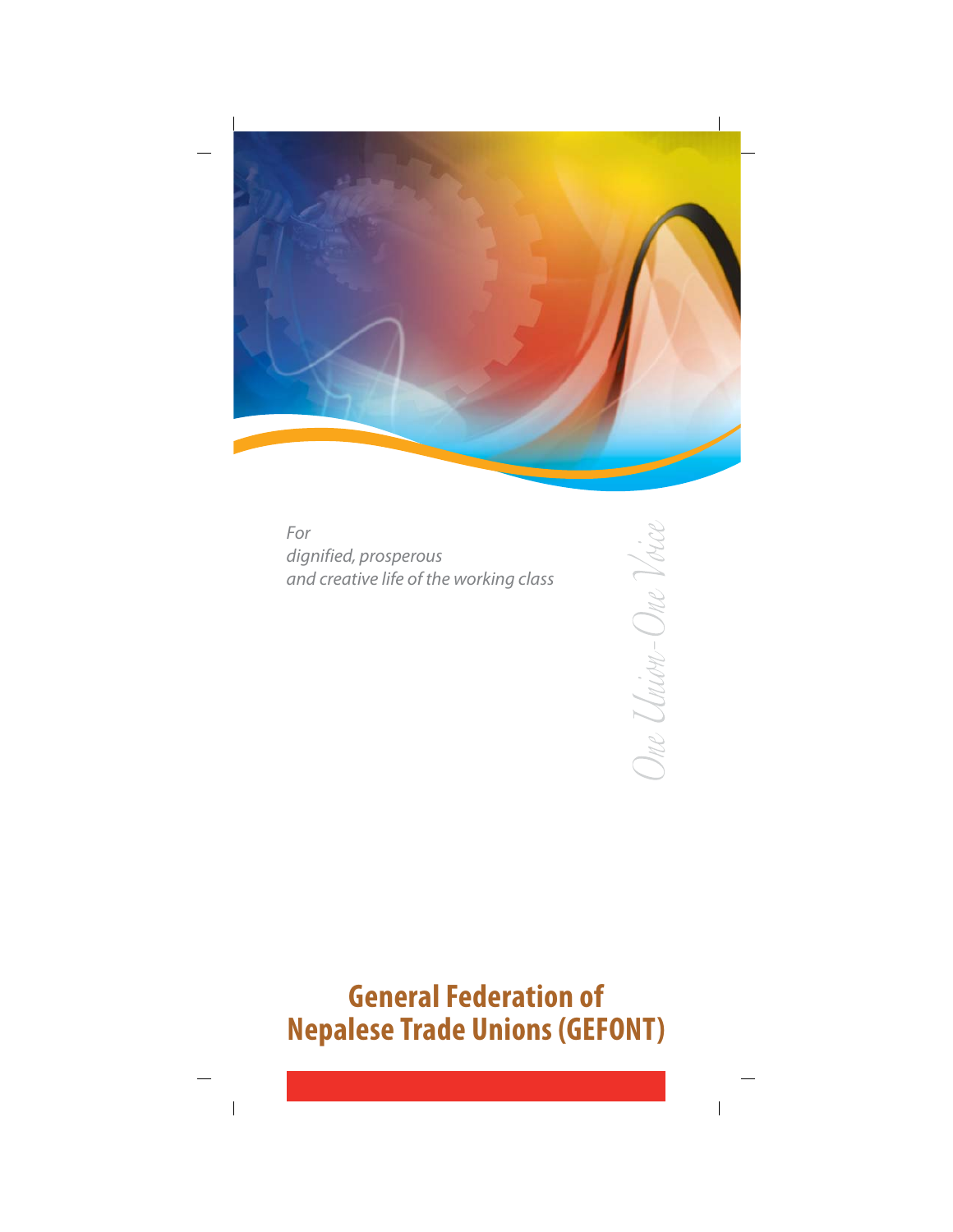## **GEFONT Organisational Structure**

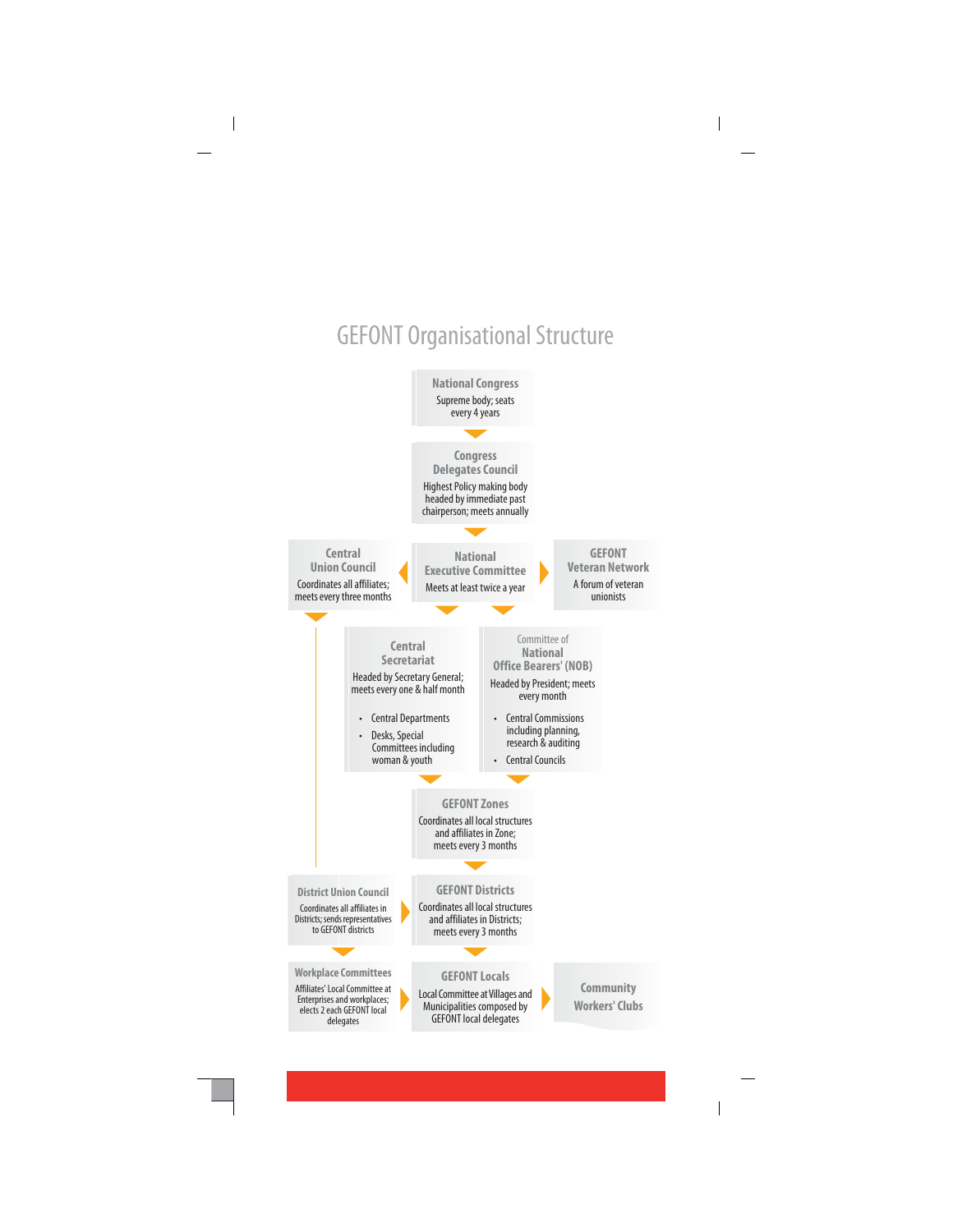

## **Our Membership**

During the Fifth National Congress, General Federation of Nepalese Trade Unions (GEFONT) has verified its membership. The statistics show, some of the area GEFONT has made progress and in some area it has lost some membership. Compare to verification of Fourth National, on an average, total membership of GEFONT is slightly increased. The special dues paying core membership has also been increased by 4%; compared to the last Congress from 15% to 19% of the total. Detail of membership is as follows:

| <b>1 Industrial Sector</b>         |                                                                 | <b>Total Members</b> |
|------------------------------------|-----------------------------------------------------------------|----------------------|
|                                    | Nepal Independent<br>Workers' Union (NIWU)                      | 9,522                |
|                                    | Nepal Independent Food and<br>Beverage Workers' Union (NIFBWU)  | 5,554                |
|                                    | Nepal Independent Chemical-Iron<br>Workers' Union (NICIWU)      | 12,496               |
| 2 Garment-Carpet and Allied Sector |                                                                 |                      |
|                                    | Independent Textile Garment<br>Workers' Union of Nepal (ITGWUN) | 8,234                |
| ★                                  | Nepal Independent<br>Carpet Workers' Union (NICWU)              | 7,558                |
|                                    | Nepal Thanka<br>Artists' Union (NTAU) *                         | 811                  |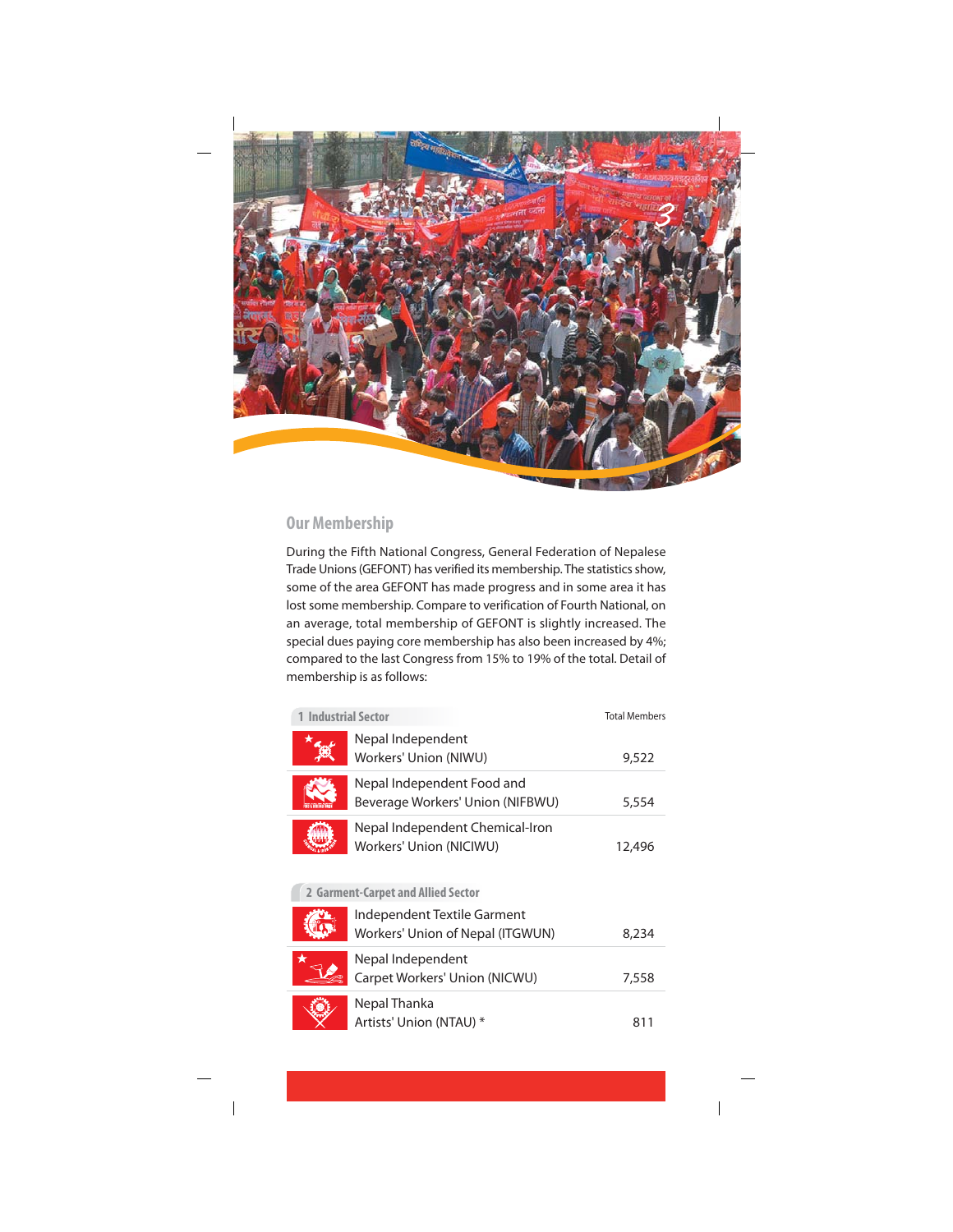## 3 Transport and Allied Sector

4

| Independent Transport-Workers'<br>Association of Nepal (ITWAN) | 56,772 |
|----------------------------------------------------------------|--------|
|                                                                |        |
| Nepal Auto-mechanics<br>Trade Union (NATU)                     | 5,177  |
| Nepal Rickshaw<br>Pullers' Union (NRPU)                        | 15,959 |
| Nepal Petroleum<br>Workers' Union (NePWU)                      | 560    |
| <b>4 Tourism Sector</b>                                        |        |
| Nepal Independent<br>Hotel Workers' Union (NIHWU)              | 8,322  |
| Union of Trekking-Travel-Rafting<br>Workers, Nepal (UNITRAV)   | 5,232  |
| <b>5 Agriculture and Plantation Sector</b>                     |        |
| Independent Tea plantation<br>Workers' Union of Nepal (ITPWUN) | 5,315  |
| <b>Federation of Agricultural</b><br>Workers-Nepal (FAWN)      | 68,019 |
| 6 Education, Communication, Finance & Service Sector           |        |
| Independent Press Workers'<br>Union of Nepal (IPWUN)           | 2,534  |
| Private & Boarding School<br>Employees' Union (PABSEU)*        | 5,627  |
| Nepal Courier & Cargo<br>Trade Union (NCCTU) *                 | 636    |
| Tax Councillor Workers'<br>Organisation of Nepal (COWNT)*      | 1122   |
| Local unions at Banks<br>and financial institutions            | 315    |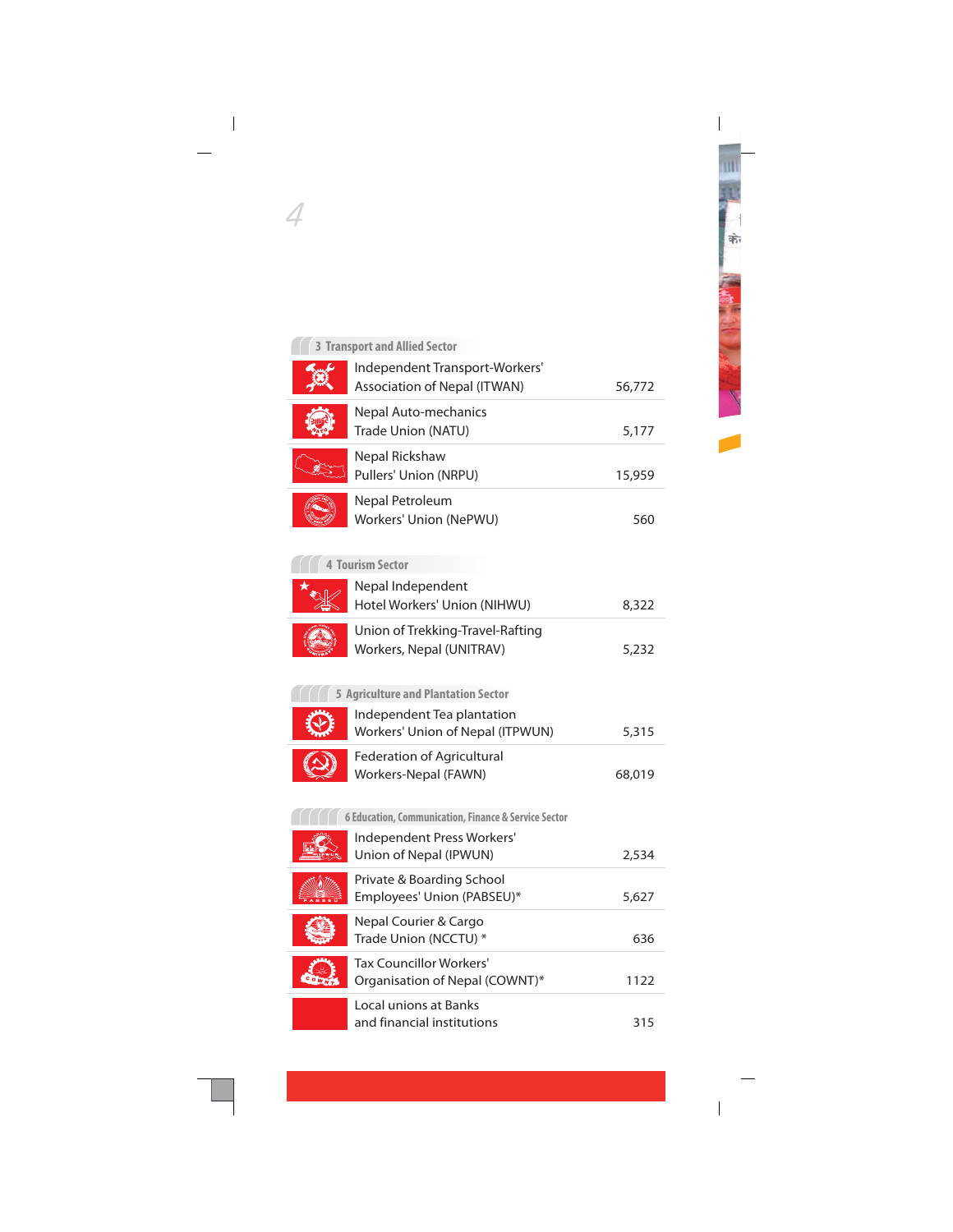

| 7 Non-agriculture Informal Sector                                                       |        |
|-----------------------------------------------------------------------------------------|--------|
| Central Union of Painters, Plumbers, Electro<br>and Construction Workers-Nepal (CUPPEC) | 80,130 |
| <b>Nepal Street</b><br>Vendors' Union                                                   | 13,256 |
| <b>Nepal Security Service</b><br>Trade Union (NSSTU) *                                  | 2,517  |
| 8 Urban Informal Sector                                                                 |        |
| Independent Garbage Cleaners'<br>Union of Nepal (IGCUN)                                 | 5,222  |
| Nepal Independent<br>Domestic Workers Union (NIDWU)*                                    | 605    |
| Nepal Home-based<br>Workers Union (NEHWU)*                                              | 1030   |
| Gold & Silver Trade Union<br>of Nepal (GOSITUN)                                         | 915    |
| 9 Health Sector                                                                         |        |
| Nepal Barbers'<br>Trade Union (NEBT) *                                                  | 6081   |
| National Beauticians'<br>Union of Nepal (NABUN)                                         | 575    |
| Locals union<br>at hospital                                                             | 523    |

Total 330,619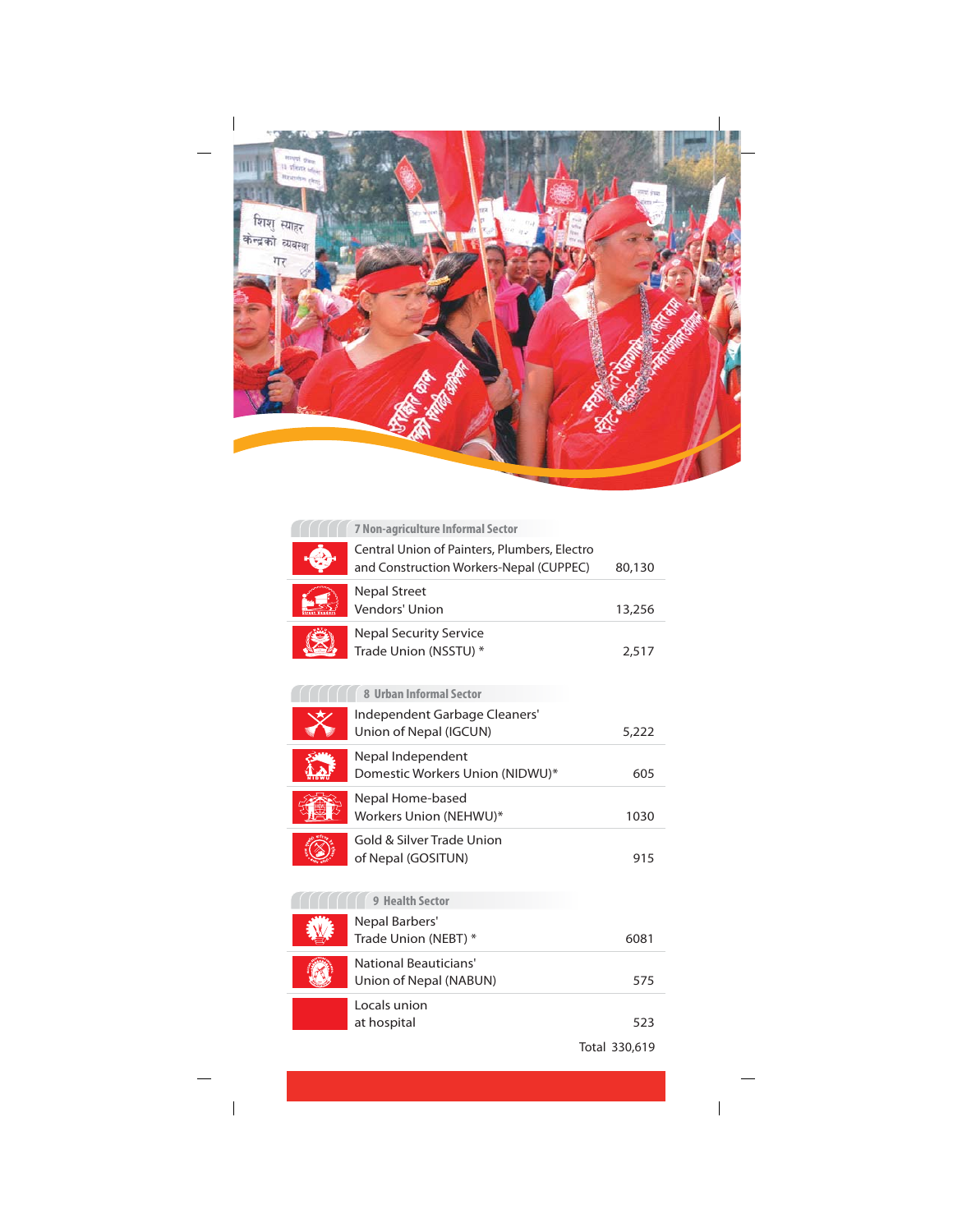## **General Federation of Nepalese Trade Unions (GEFONT)**

General Federation of Nepalese Trade Unions (GEFONT) was established on 20th July 1989. As there was no union right in Nepal; GEFONT was launched underground.

GEFONT has 27 affiliates (as of April, 2009), which cover all three fields- the agriculture, industries and services; covering various sectors such as manufacturing, textiles and clothing, carpet industry, transport, hotels, restaurants and catering, tourism, printing, automechanics, food production, breweries, chemical and metal industry, rickshaw pullers, tea plantations, street vendors, private school, hair dressers & beauticians, employees of security sector, thanka painting, tax-counselling, courier & cargo service, gold & jewellery work, construction and agriculture.

As a largest trade union Confederation in Nepal, GEFONT represents over 300,000 workers from all affiliates.

Over 33% women have been elected in National Executive Committee of GEFONT from its 5th National Congress.

GEFONT is one the founders of international trade union body-the International Trade Union Confederation (ITUC) established on November 2006. It has been elected in General Council both at International and Asia-Pacific Regional level from the founding Congress. GEFONT affiliates are affiliated with various Global Union Federations (GUFs).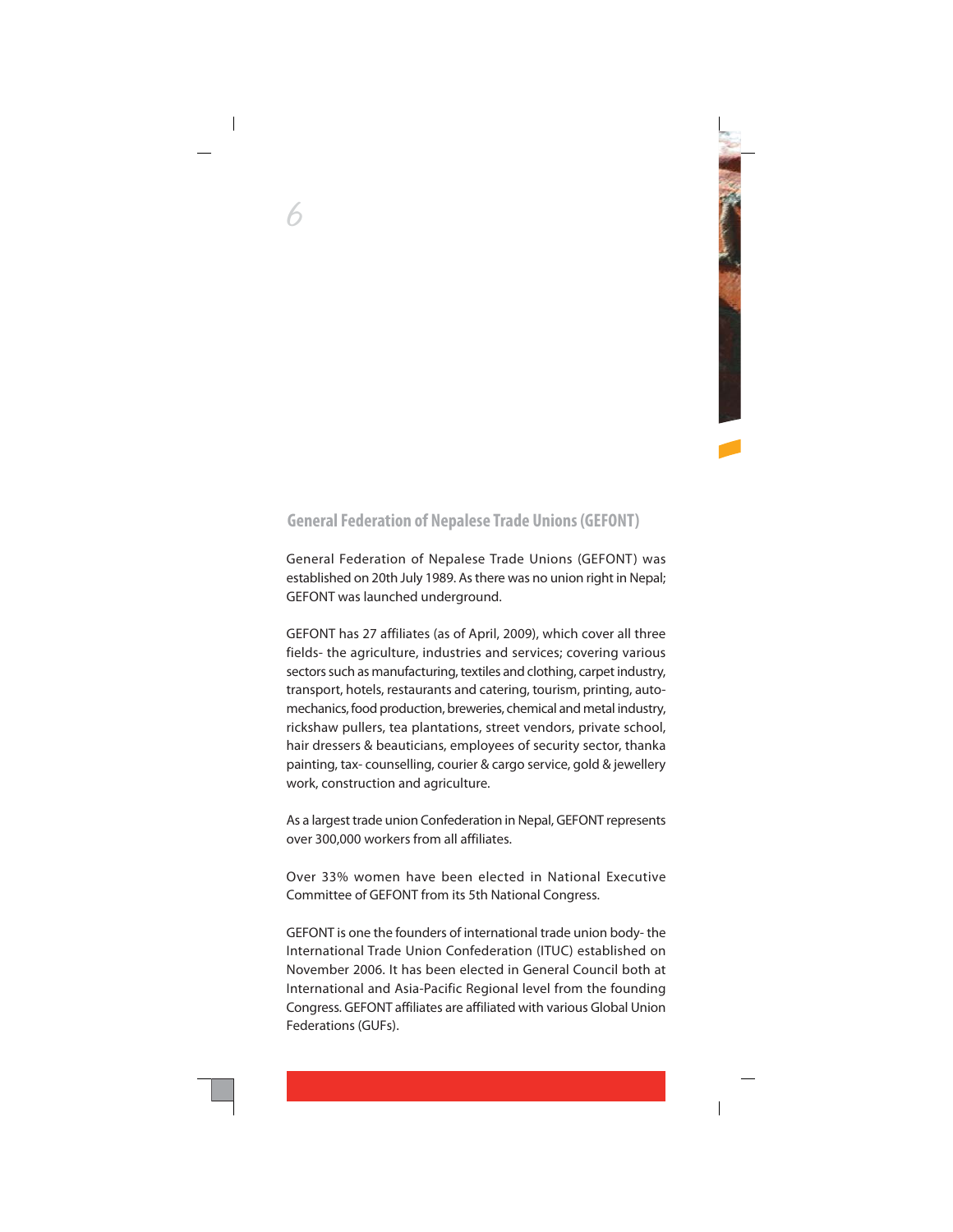

## **OUR VISION**

Dignified, prosperous and creative life of the working class is our vision; the vision statement is-Socialism for dignified working class and prosperous life!

## **OUR MISSION**

Our mission is to establish socialist production relations in Nepal by eliminating the existing feudal production relations. To achieve the mission, we educate, organise and build capacity of the working class to enable them to influence policy formulation and political decision making processes. We also mobilise international solidarity to back up our efforts for labour rights including the universal human rights.

## OUR GOAL

To establish Federal Loktantrik (fully-fledged democratic) Republic of Nepal in which the working class has a decisive say in all structures and bodies of the state

## **OUR OBJECTIVES**

- To continue the struggle for social transformation with class vision
- To create a policy environment in which universal rights of the workers are promoted, protected and fulfilled
- To materialise single unionism as unified trade union movement in Nepal
- To ensure decent work for all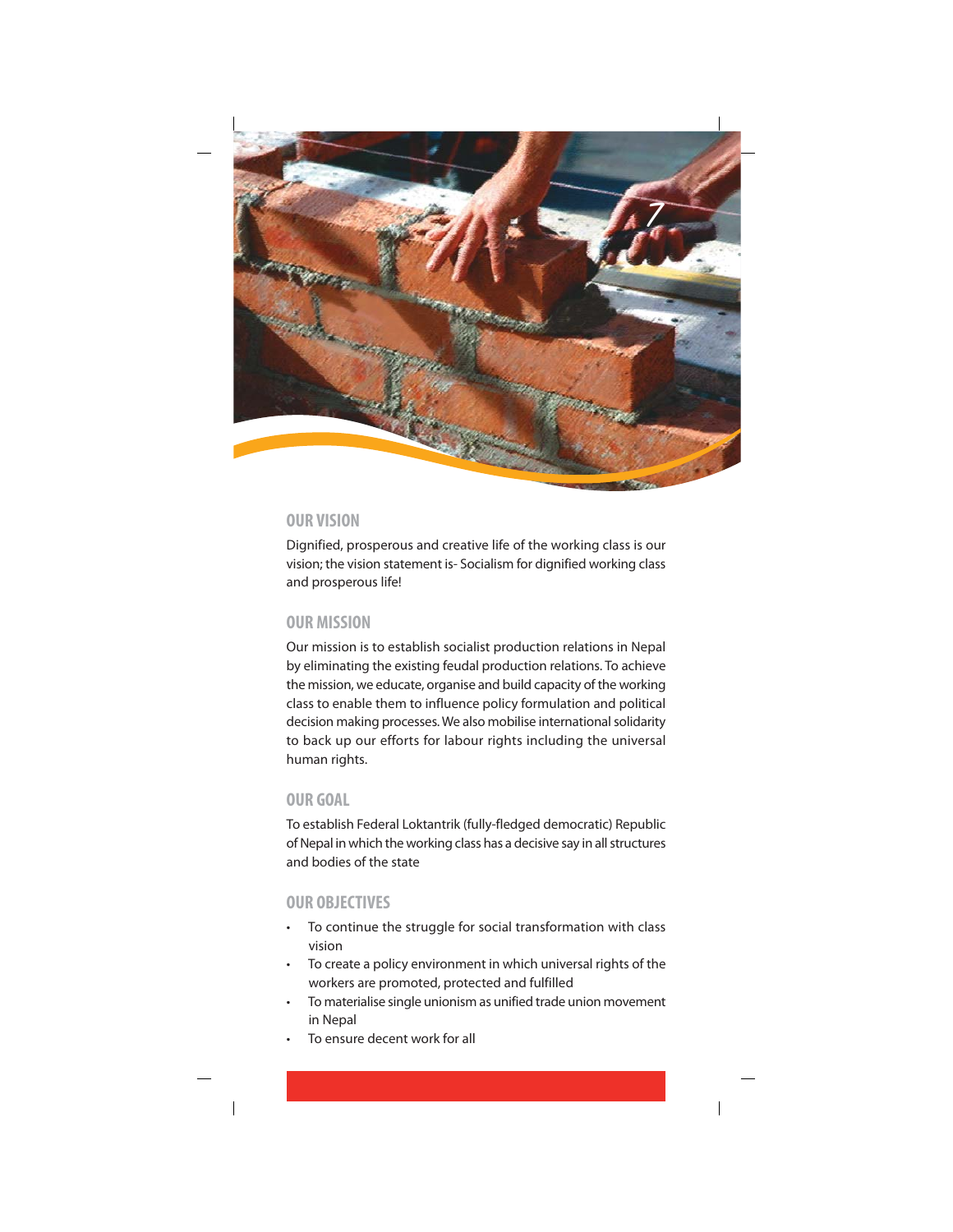#### **OUR HISTORY**

The history of Nepali trade union movement goes back to 1947. The formation of All Nepal Trade Union Congress (ANTUC), reorganised in 1950, was the first trade union centre in Nepal. This federation could not exist after 1960, when autocratic Panchayat System was forcefully imposed and unions along with political parties were banned.

After 19 years of continuous repression, in 1979, a historical mass movement gave birth to second generation of Nepali Trade union movement by launching Nepal Independent Workers Union (NIWU) along with others- more than half a dozen trade union federations. In order to meet demand of the day- the necessity of proper coordination and understanding among trade unions of different sectors, finally, an initiative was undertaken on July 20, 1989. This initiative ultimately launched GEFONT. After enactment of Trade Union Act-1992, GEFONT was formally registered as the FIRST National Trade Union Confederation in the country in 1995.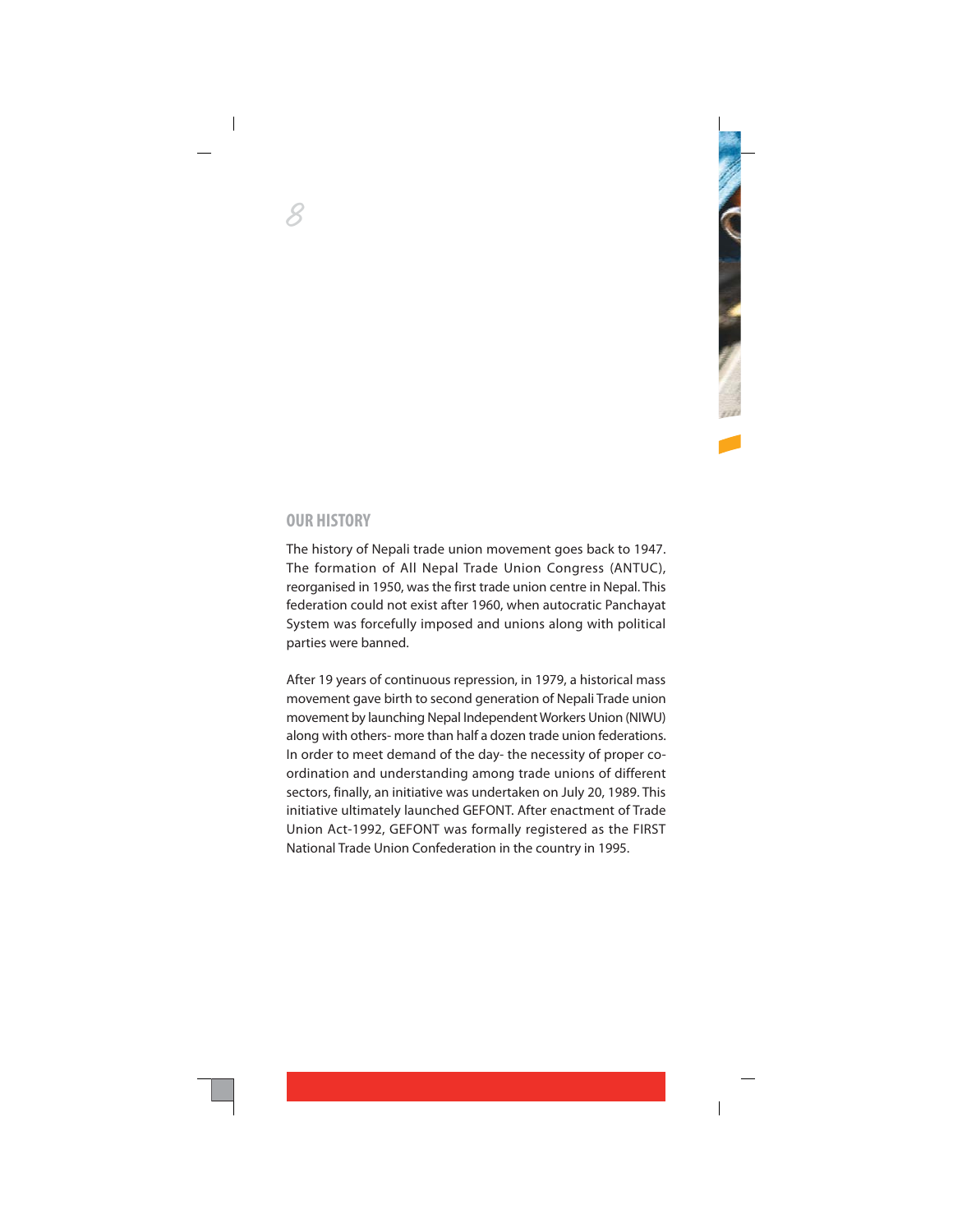

### **OUR HISTORICAL FOOTSTEPS**

- 1946 Formation of All Nepal Trade Union Congress (ANTUC)
- 1947 Formation of the Biratnagar Workers Union (BWU)
- 1947 First labour movement started (March 4)
- 1950 Re-organisation of ANTUC
- 1951 Unification of ANTUC and BWU
- 1960 Ban on trade unions and political parties
- 1975 Great slow-down started in Biratnagar Jute Mills.
- 1978 General Strike in Balaju Industrial District (BID), Kathmandu
- 1979 Two-month long General Strike called by Construction Workers of East-West High Way

Workers' strikes started from BID, with the demands of union rights including various professional demands. Shortly it was supported by different sectors like transportation, tea plantation, hotel etc and became nation-wide.

This movement established a new National Centre-Nepal Independent Workers' Union (NIWU)-as a continuation of ANTUC tradition with the aim to organise all workers irrespective of occupation and ideology.

Formation of another federation called Independent Transport Workers' Association of Nepal (ITWAN)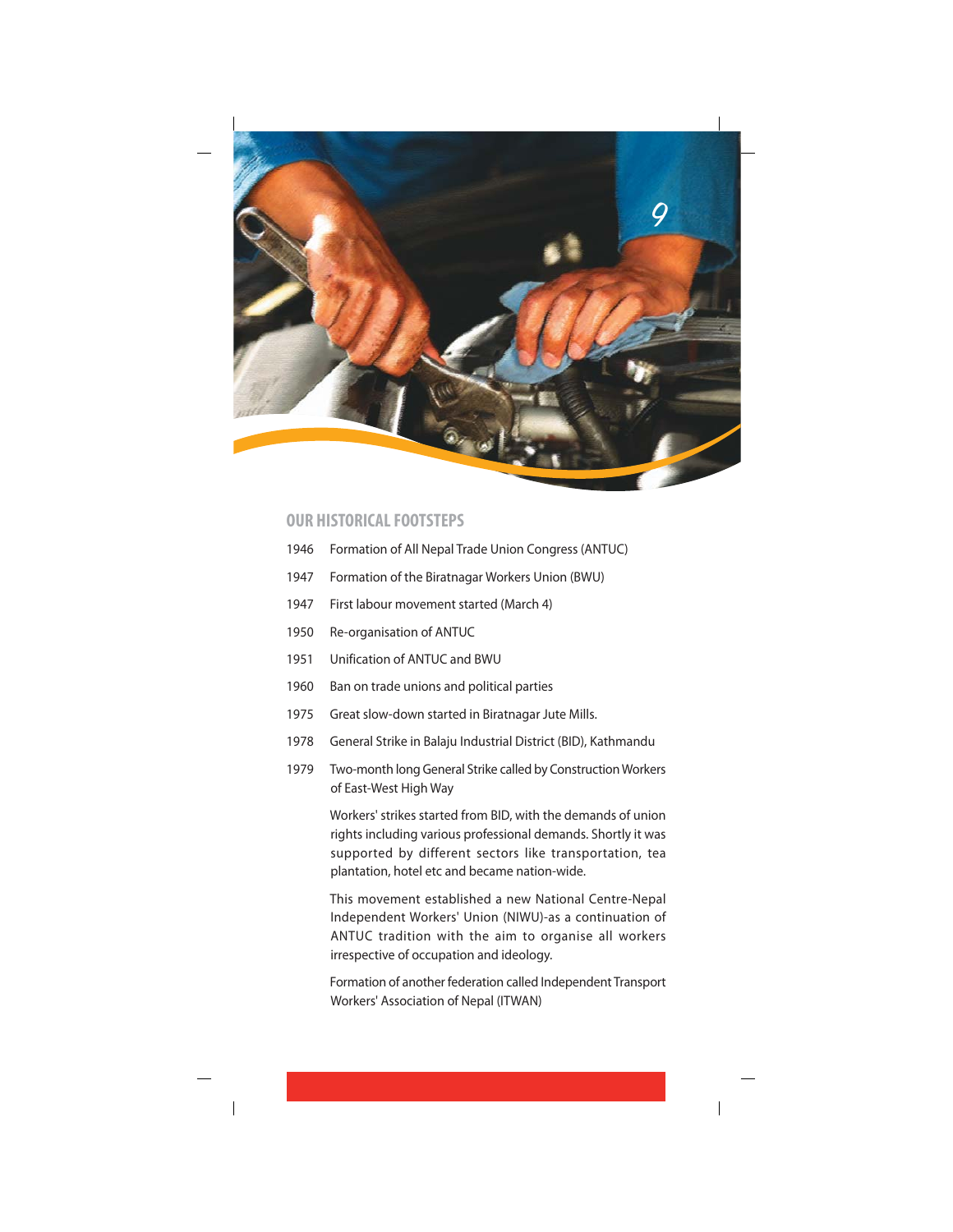- 1981 Formation of Nepal Independent Hotel Workers' Union (NIHWU)
- Formation of the Trekking Workers Association Of Nepal (TWAN) 1983
- Establishment of GEFONT by four founder federations-NIWU, 1989 ITWAN, NIHWU and TWAN (July 20)
- 1990 GEFONT played a significant role to gear-up popular movement as a co-ordinating body of all workers. The movement became successful, with multi-party system restored.

GEFONT organised the first-ever open-air programme and reorganized its National Executive Committee

Number of national affiliates rose to 9

- 1991 Various labour legislations- Labour Act, Trade Union Act etc. introduced
- GEFONT's First National Congress convened (March 28-31) 1992
- GEFONT registered as the First National Confederation (May) 1995
- GEFONT's Second National congress convened (March 16-19) 1996
- GEFONT's Third National Congress convened (May 1-3) 2000
- GEFONT's Fourth National Congress convened (May 1-3) 2004
- 2005 Along with other trade union centres organised 1st Wider Trade union Conference as part of preparation to oust Royal regime imposed through February 1st Royal Coup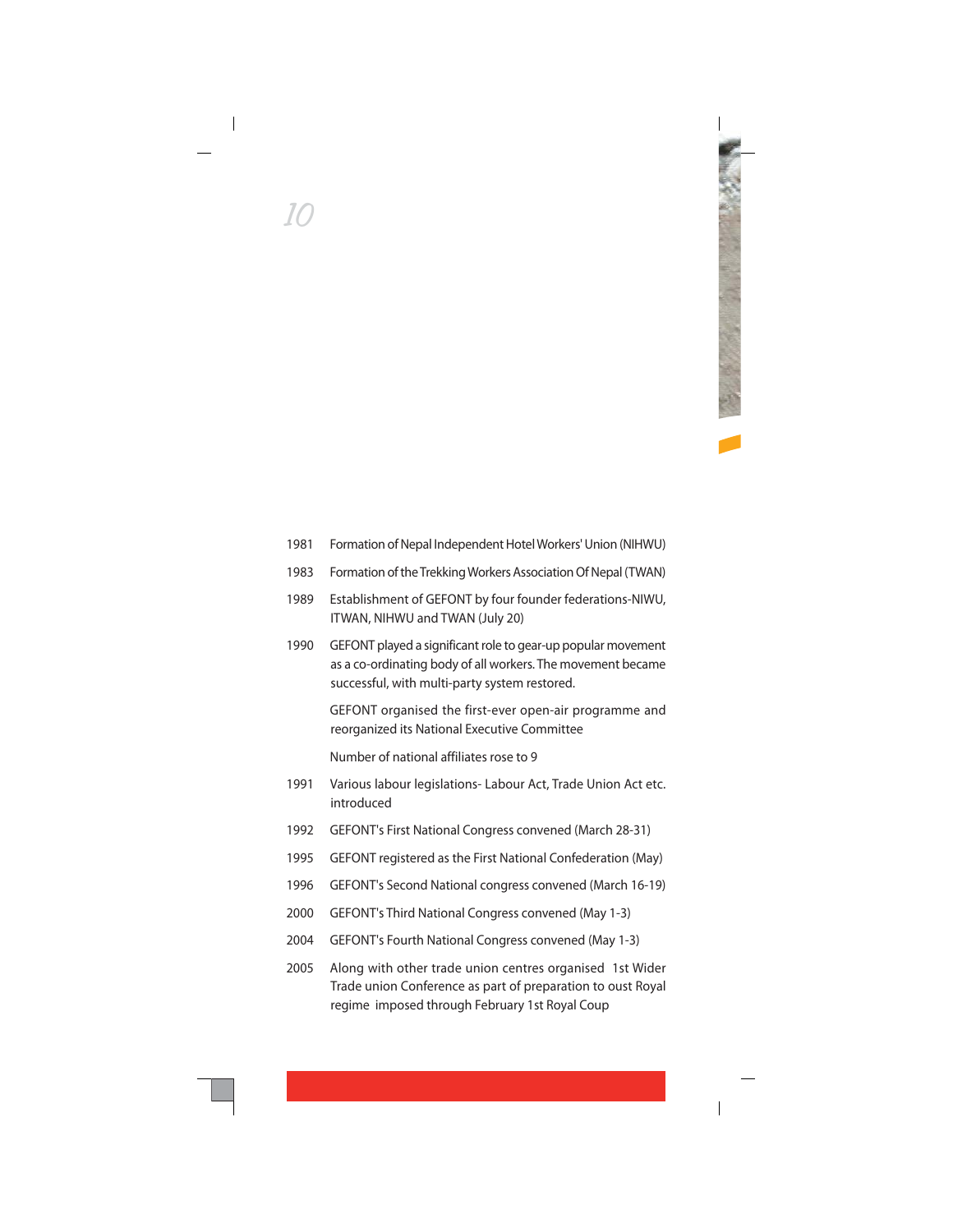

| 2006 | Dedicated to Loktantrik movement; which converted into<br>famous April Uprising. The people's revolt sidelined autocratic<br>monarch and handed over all power to the resisted parliament |
|------|-------------------------------------------------------------------------------------------------------------------------------------------------------------------------------------------|
| 2007 | Involved in peace building and active to end political transition;<br>campaigned for establishment of Federal Democratic Republic                                                         |
| 2008 | Historical Constituent Assembly (CA) election held, most<br>inclusive 601 member CA formed                                                                                                |
|      | May 28, 240 years long Shah Dynasty abolished by 1st meeting<br>of CA, Nepal is declared first republic in 21st Century                                                                   |
| 2009 | GEFONT's Fifth National Congress convened (April 4-7);<br>leadership hand over at April 30                                                                                                |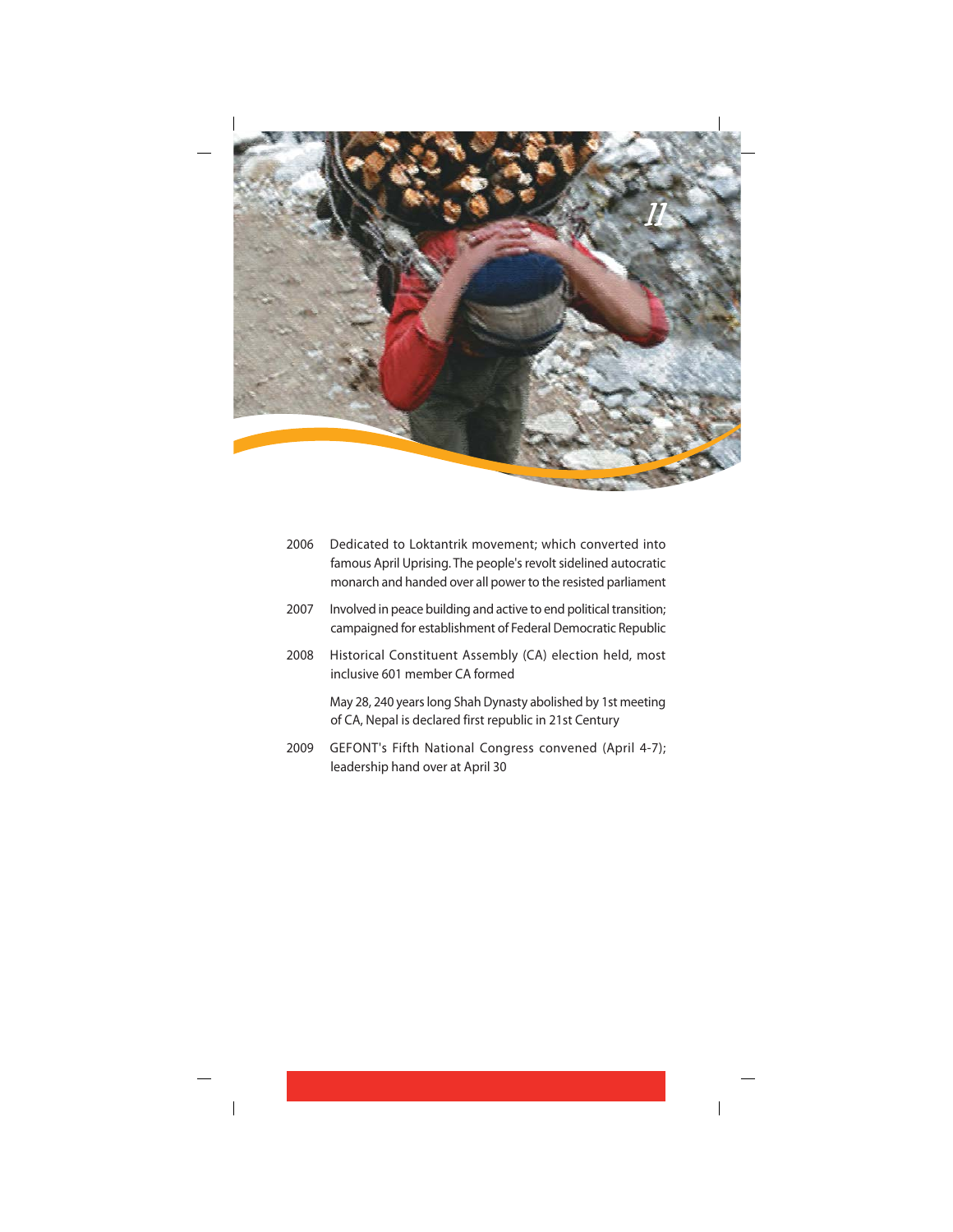## **Major Achievements of the immediate past tenure**

- Wage increases in 2006 by 29% and in 2008 by 40 % as an across  $1$ the board increase compared to previous wage rates in collaboration with other partner trade unions
- Successful partnership with political parties and especially with  $2.$ CPN-UML which resulted into election of 4trade union leaders from GEFONT in the Constituent Assembly in 2008 and also the election of 7 GEFONT leaders to the central committee of CPN-UML
- 3. GEFONT Campaign for Democratic Republic in 2007 with handbook and other campaign materials
- Successful pressure and lobbying to insert trade union rights, right  $4.$ to social security and right to fair labour practice and provision of national labour commission in the Interim Constitution
- Campaign for ratification of ILO conventions 87, 102 and 105; as a  $5<sub>1</sub>$ result Convention No 105 and 169 have been ratified and the reinstated parliament endorsed resolution of commitment to ratify No. 87
- Successful pressure & lobbying to ensure One-third 6. representation/participation of women in every sector by declaration of the parliament.
- 7. Formation of Parliamentary Committee for Labour & Industrial Relations as the outcome of continuous political lobbying
- $\mathsf{R}$ Workers mobilization in the movement for full-fledged democracy with a decisive role in April uprising of 2006 against monarchy in order to achieve a democratic republic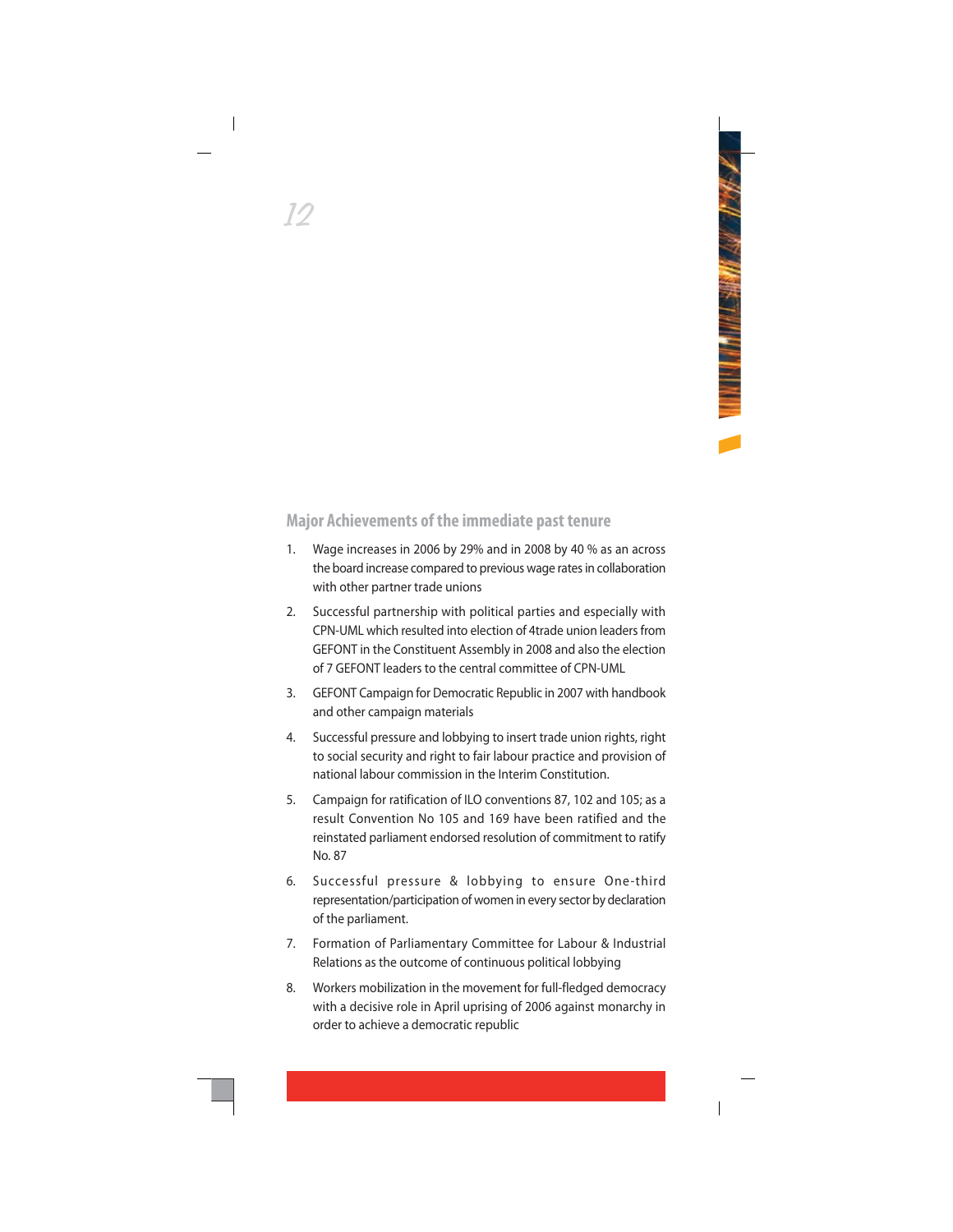

- 9. Establishment of Mass-movement workers emergency fund jointly with other 3 partner unions of the movement to help the medical & surgical treatment of workers injured in the movement
- 10. Fast expanded and strengthened international relations and GEFONT as the founding member of the ITUC from Vienna Congress 2006 elected in the general council and in ITUC-AP; most of the federations affiliated to various GUEs
- 11. Establishment of Joint Board of GEFONT and NTUC as the promoters of single unionism in 2004 for the unification of trade union movement and in the progressive course, the formation of Joint Trade Union Coordination Centre through two significant events -Joint trade union Workshop in 2007 and national trade Union Conference in 2008.
- 12. Radio and television Programme Shram ra Sirjana (Labour & Creation) introduced and popularized
- 13. Successful policy lobbying and pro-worker intervention resulting into recognition and effective participation in various policy forums of the state
- 14. GEFONT flag hoisted at the world's highest peak Mount Everest in 2007
- 15. Effective work for the protection of Nepali Migrant workers abroad mainly in Malaysia in cooperation with MTUC, in Korea in cooperation with KCTU and in Hong Kong in cooperation with HKCTU
- 16. Movement against anti-workers labour ordinance imposed by the then king in 2005-06 including struggle against extremism of Maoist and other groups in the labour market during the insurgency period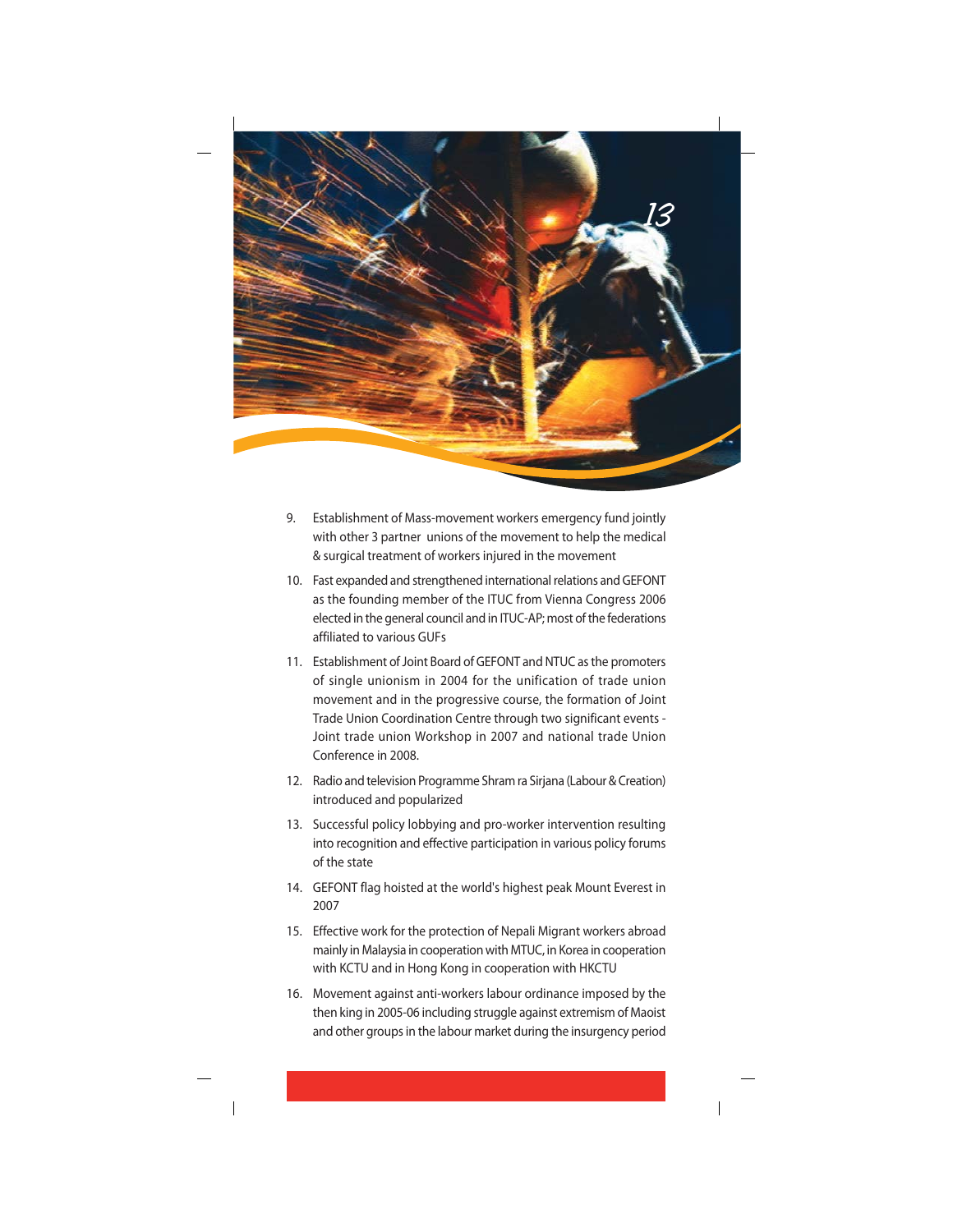## **GFFONT in ACTION**

The tenure ahead of General Federation of Nepalese Trade Unions (GEFONT) will be marked by two highly significant tasks: reform of the labour market and social transformation. GEFONT has to play a crucial role in organisational strengthening, empowerment of the workers by enhancing their ideological awareness and in various aspects of policy interventions. At this historic moment of reconstruction and transformation of the state, society and economy, GEFONT is also expected to take a decisive lead in materialising the principle of working class unity and the campaign of single  $unionism$ 

GEFONT has long been at the forefront of the trade union movement of the country. To the movement, it has always given a new direction, energy and velocity. It is firmly committed to socialism with a clearcut mission to start a new era, an era that ensures prosperity and dignity to the life of the working class. As such, the following plan of action has been proposed as an amalgamation of regular and special activities, which cumulatively aim at addressing the immediate needs of the working class as well as contributing to the goal of prosperous life with dignified work and prosperity.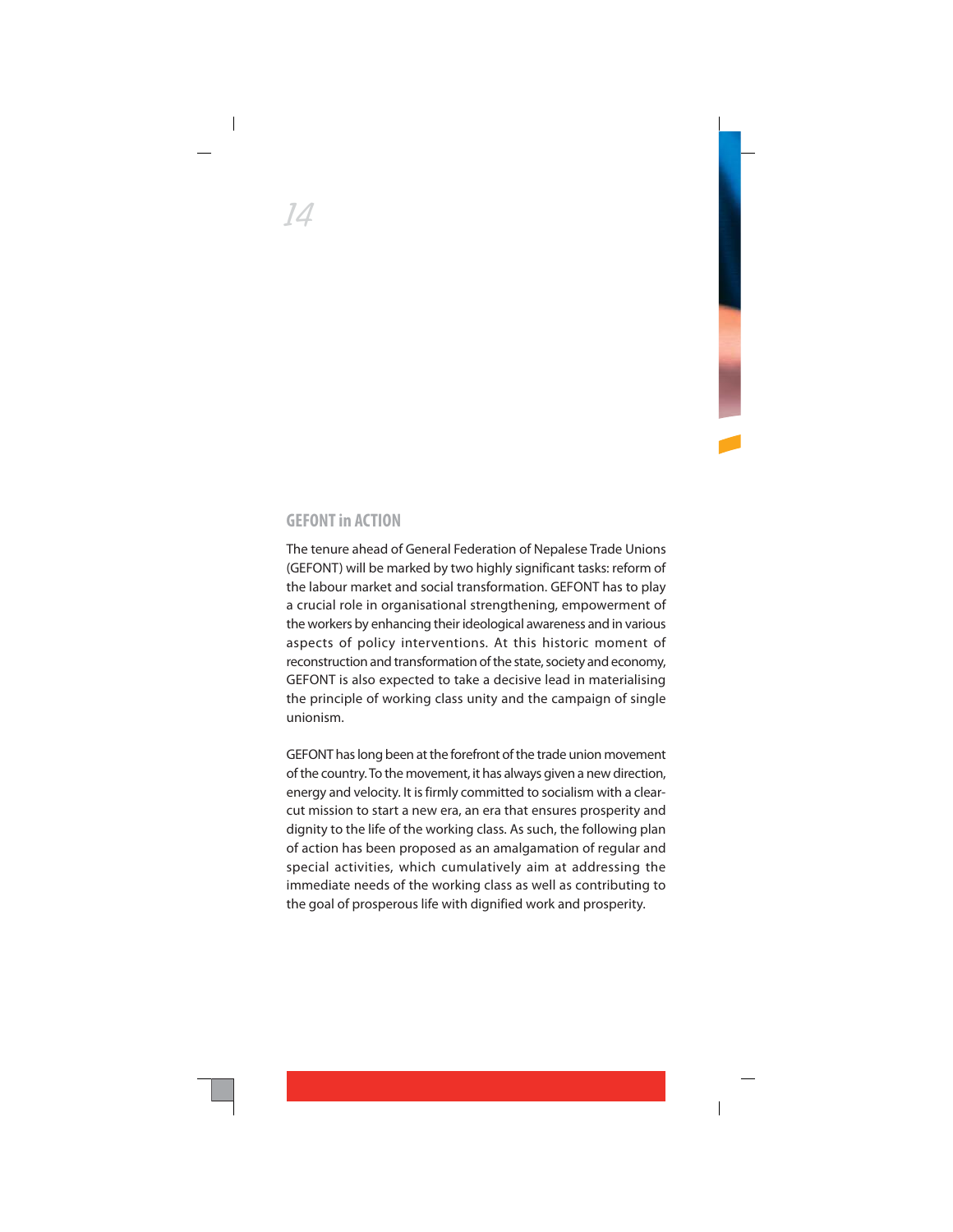

#### 1. Unity for Transformation: Special Campaign

'Lokatantric republic' is the system of our governance. In this twoword formulation, lokatantra refers to a political framework, a boundary outline, ratified by the sovereign people. And republic is the form of government elected by the people from amongst them within the framework of lokatantra. Nepal has just instituted this form of government. The task ahead is to institutionalise it. This is - institutionalisation of lokatantric republic - the first and primary responsibility of GEFONT in its tenure ahead.

Central to GEFONT campaign are the establishment, through new constitution, of participatory and inclusive lokatantra with economic and social rights; creation of federal states based on our own originality; establishment of equity-based state structures in a class framework by eliminating all forms of economic exploitations; and, eradication of all forms of social oppressions, such as gender, casteethnicity, linguistic and religious discriminations. Under this campaign will fall following initiatives:

- Training and education campaigns for the committees under newly formed Union Councils and GEFONT to ensure effective participation of the working class in the process of transformation
- Continuity of the ongoing collaboration of political parties to intensify the participation of the working class in constitution making
- Increased dialogues and interactions with Constituent Assembly, CA members and the government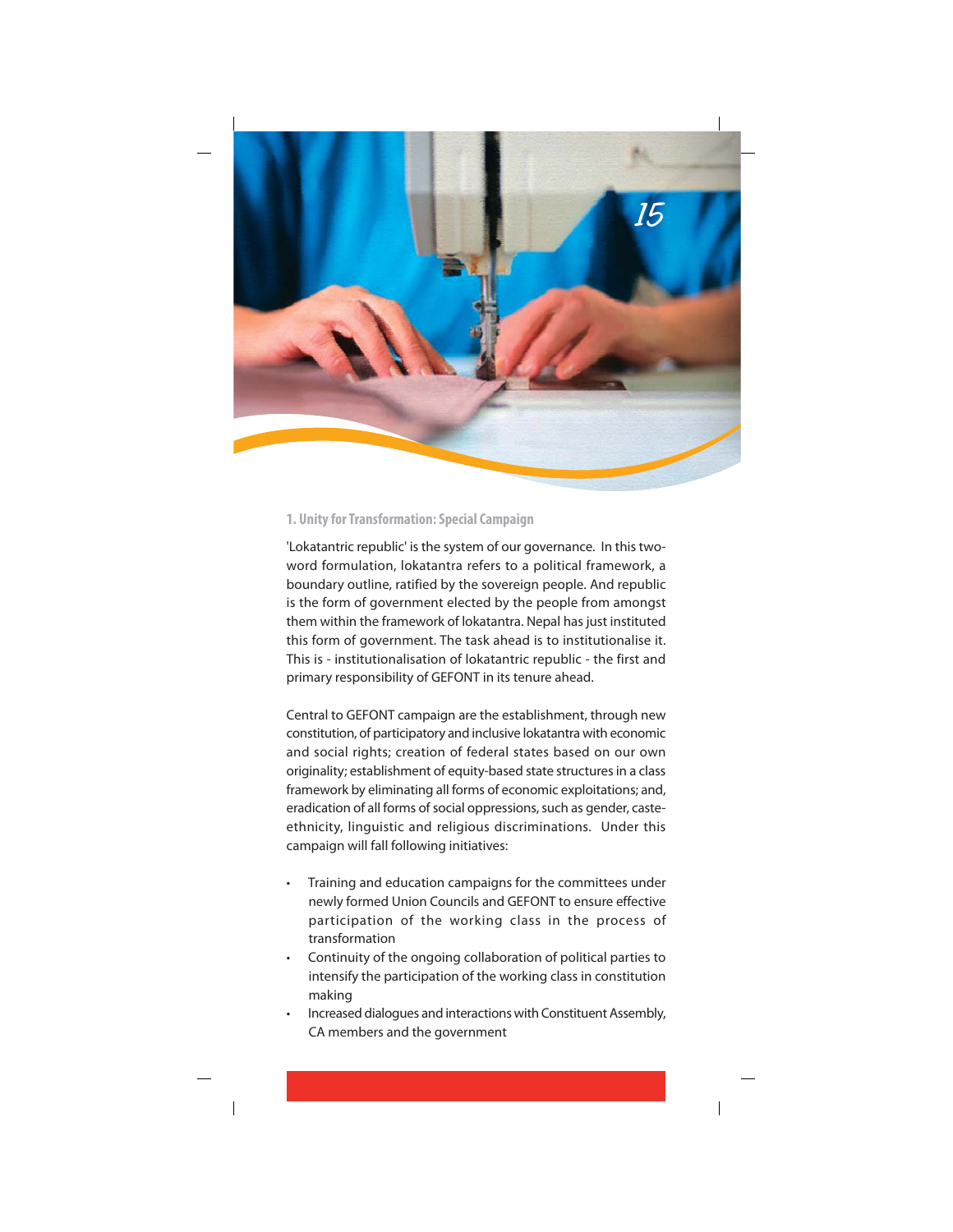## 2. Organisation Building, Expansion and Mobilisation of Workers

- a. The Congress has made amendment in the existing structure of GEFONT. The restructuring of the state will necessitate some new structures at various levels, which will require restructuring of GEFONT structures as well. In the light of this, the following are the major ones in the context of organisation building:
	- Organisation-management, as per a new structure, at the local level and special campaigns on organisation restructuring and mobilisation in yet-to-be-formed federal structures
	- The policy of (a) further strengthening and mobilising existing unions in formal economy, and (b) implementing sector-specific activities and membership expansion in both agricultural and non-agricultural informal economy, focusing workers in agriculture, construction and street vendors.
	- Enhance social image of the trade union movement by mobilising workers in special days
	- Mobilise workers both at local and national levels to resolve grievances including issues of decent work and fair wages, through Central Union Council of members organised under different affiliates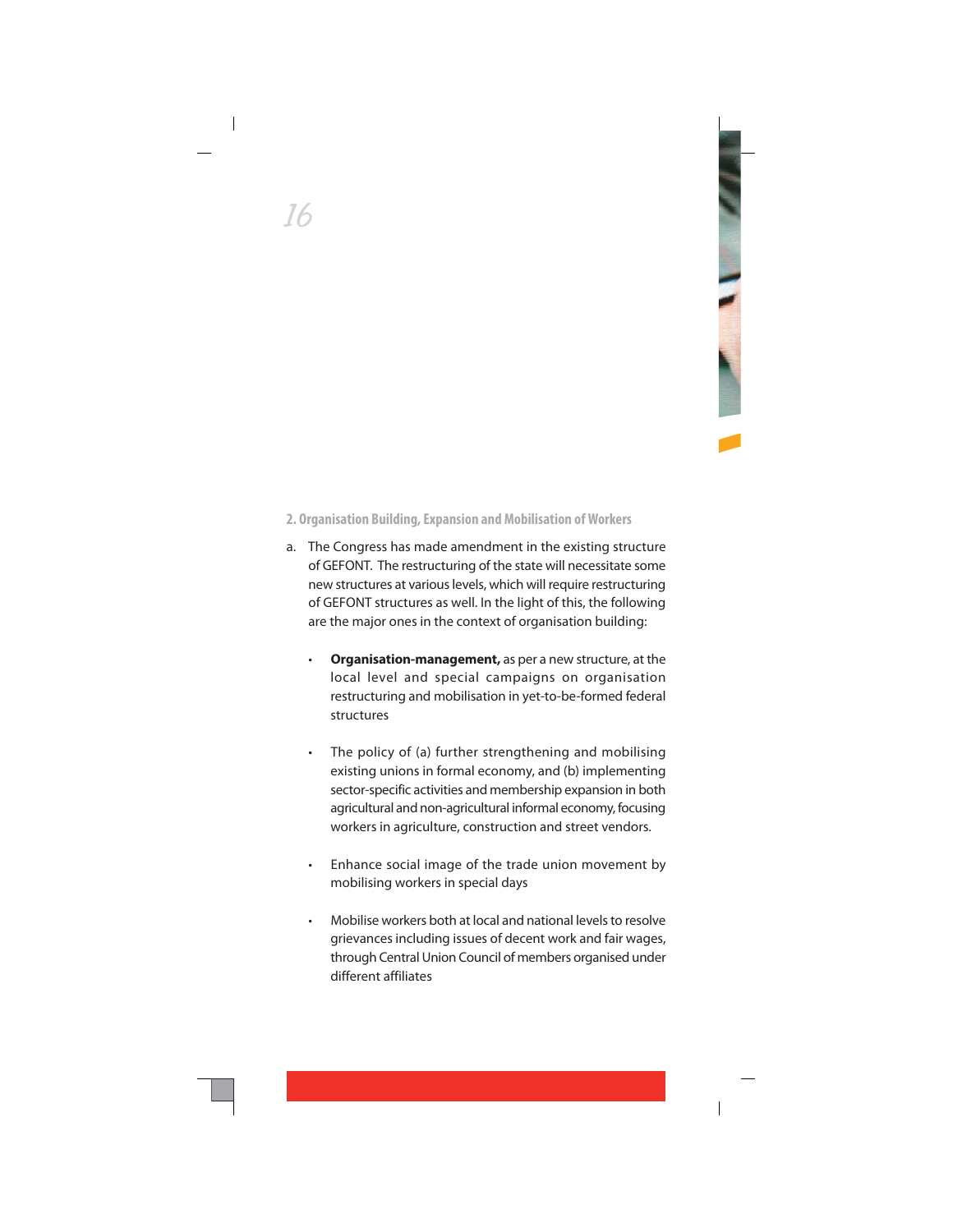

- b. Establishment and Operation of the GEFONT Veterans' Network: Senior unionists who have for long been active in Nepal's trade union movement as well as in establishment of GEFONT deserve due respect and appreciation. The movement continues to need their advice and guidance in the days ahead. To this end, the Congress has decided to establish GEFONT Veterans' Network to bring together senior unionists in honour of what they have done in the past as well to respectfully mobilise their wisdom and skills to benefit the movement in future.
- c. Expansion of Community Workers' Club: The unions established at the workplace and enterprises only represent a side of the emotional unity of workers. Their nature and place of work is different, and they belong to different enterprises. However, these workers reside in the same area and locality. In the union formation and mobilisation exercises to date, the workers are left to stay separately and non-united in the community they live. This has kept the alliance of the union movement loose. The 'community workers' club' will, on this backdrop, further expand the practice of 'workplace and community based committees' in order to unite the workers also in areas they live.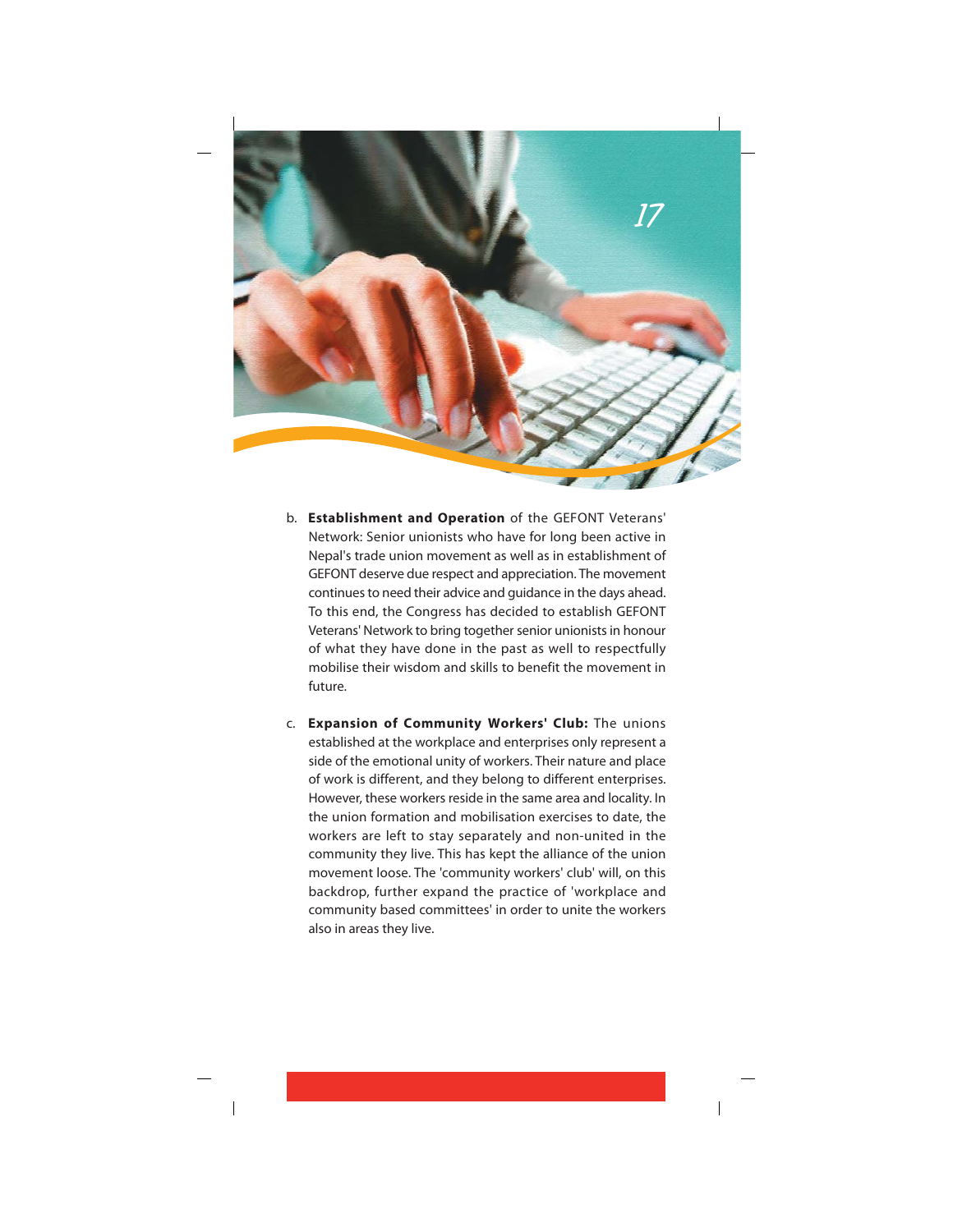#### 3. Intensified Campaign of Social Protection

We hold that the employers' demand of 'hire and fire' and labour flexibilities should be balanced with social security measures, such as pension, provident fund, insurance, including health insurance, education allowance for the family of the workers, and unemployment benefit, among others. To materialise this, the following will be done:

- Campaign for an integrated social security fund while disseminating, advocating and lobbying for other 9 aspects of social security
- Consolidate and continue with 'micro- health insurance' schemes
- Mobilise workers to raise awareness on workplace safety, occupational safety and health, and, thus, to protect workers from occupational hazards and diseases. Implement various constructive pressure-campaigns to use the funds deposited at the National Welfare Fund in favour of the workers
- The situation of women's health is heart-rending, and the sufferers from the situation are in the thousands. With the aim of providing some relief to the suffering sisters, GEFONT has established a Working Women Assistance Fund, and has started providing medical support to the concerned after the Fourth Congress. This Fund will be strengthened & mobilised and as an emergency relief fund, a new scheme will be launched in this tenure for all GFFONT members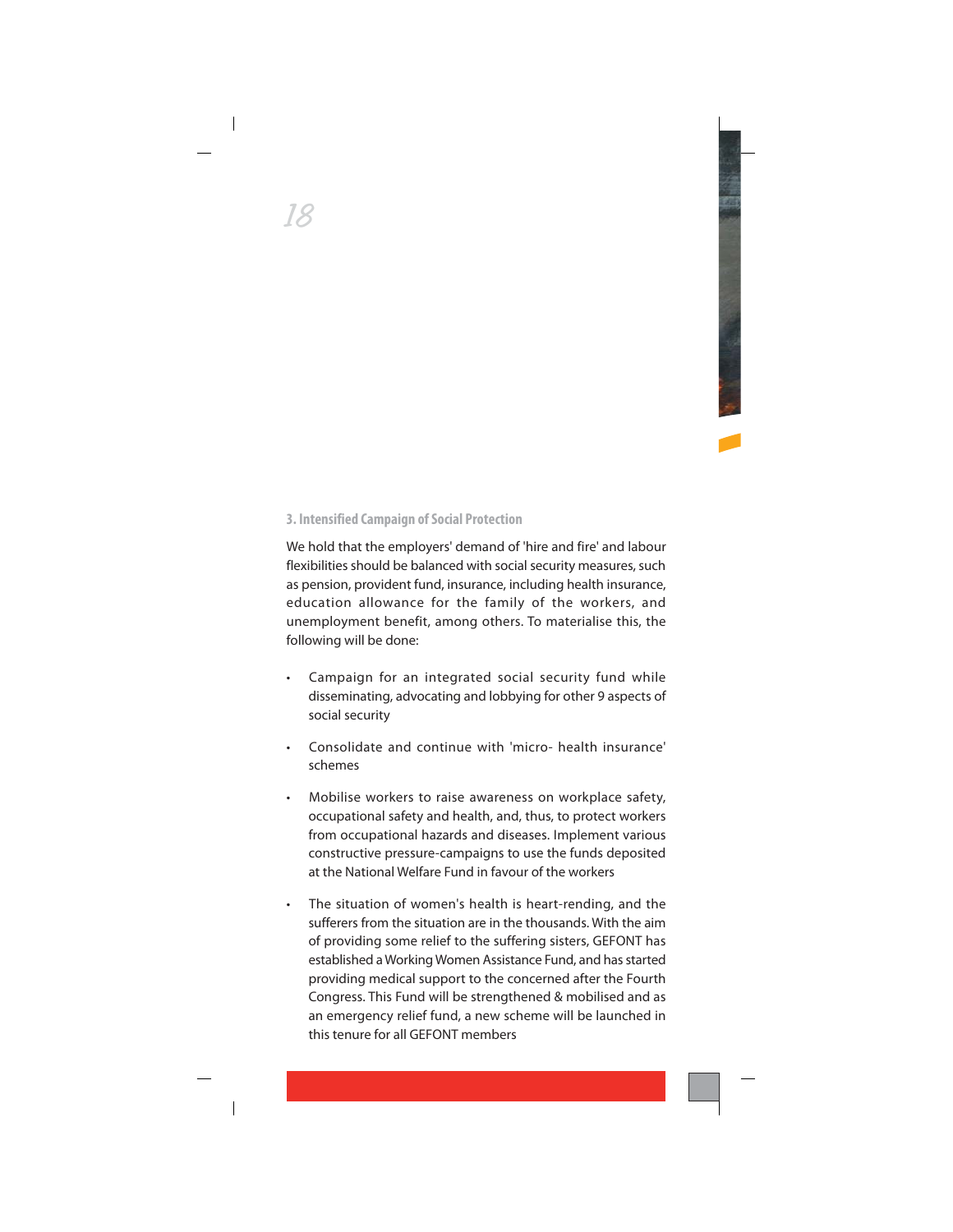

#### 4. Programme of Women Leadership Development and Gender Equality

The state has, policy-wise and constitutionally, established women's right to inheritance and descent. All discriminatory laws have accordingly been annulled, a law enacted against violence against women and at least one-third representation of women made mandatory in all organs of the state and society. It is, thus, mandatory to have one-third participation of women in all sectors of employment, with rights, benefits, respect and payments equal to male counterparts. In this respect, a policy has been proposed to form a GEFONT Women's Committee to replace the Central Women Workers Department formed in 1992, and include all members of the Committee as ex-officio member of GEFONT National Executive Committee. The Committee will implement various activities. including committee formation and mobilisation, to expand and intensify the campaign of gender equality.

#### 5. Campaign for Single Unionism

It is a long felt necessity that there should be a unified campaign that mobilises all workers at all levels to build an integrated movement for workers' rights and welfares. For this, the slogan of 'one union, one voice' should be further amplified. GEFONT has, for the last 9 years, been an active promoter of the 'one union' campaign.. To make the campaign more effective, a set of joint programmes will be developed on the basis of a common code of conduct. The programmes will focus on institutionalising the Joint Trade Union Coordination Centre (JTUCC)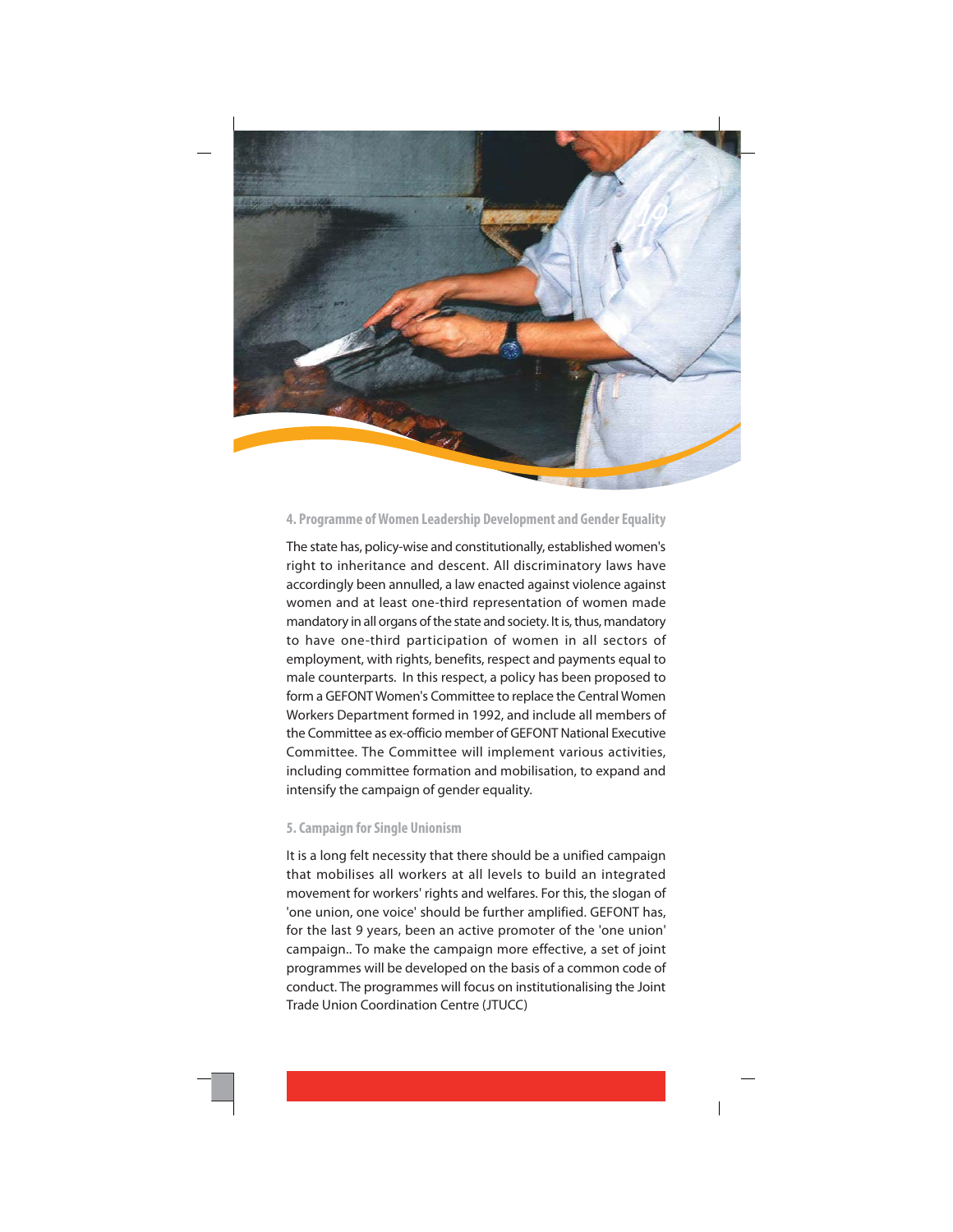#### 6. Labour Law and Labour Commission

The government of Nepal has started the process of reform in existing labour legislation to make laws relevant to the present context. The proposed law should, as per the principle of 'One Act - Multiple Rules', cover all workers, irrespective of whether they are organised or unorganised, whether they are in formal or informal sectors, and whether they belong to private-joint ventures or industries operated through national-multinational investments.

Similarly, as provided for in the Interim Constitution, a tripartite effort is being made to form a National Labour Commission. In this respect, efforts should be made to ensure that the Commission is constitutional, independent and powerful, enjoys the authority of a quasi-judicial body and has the aim of ensuring swift and easy justice to the workers in relation to labour disputes.

#### 7. International Relations and Foreign Employment

Under international relations and foreign employment, focus will he as follows:

a. Continue the ongoing campaign for the formation of 'One International Centre' to build 'unity' out of the 'diversity' now prevailing in the world trade union movement. Such unity would be based on the principle of 'plurality' and 'diversity'. GEFONT will initiate active efforts to make it's role effective in ITUC and Take necessary measures to expand the role of GEEONT-affiliated unions in the Global Union Federations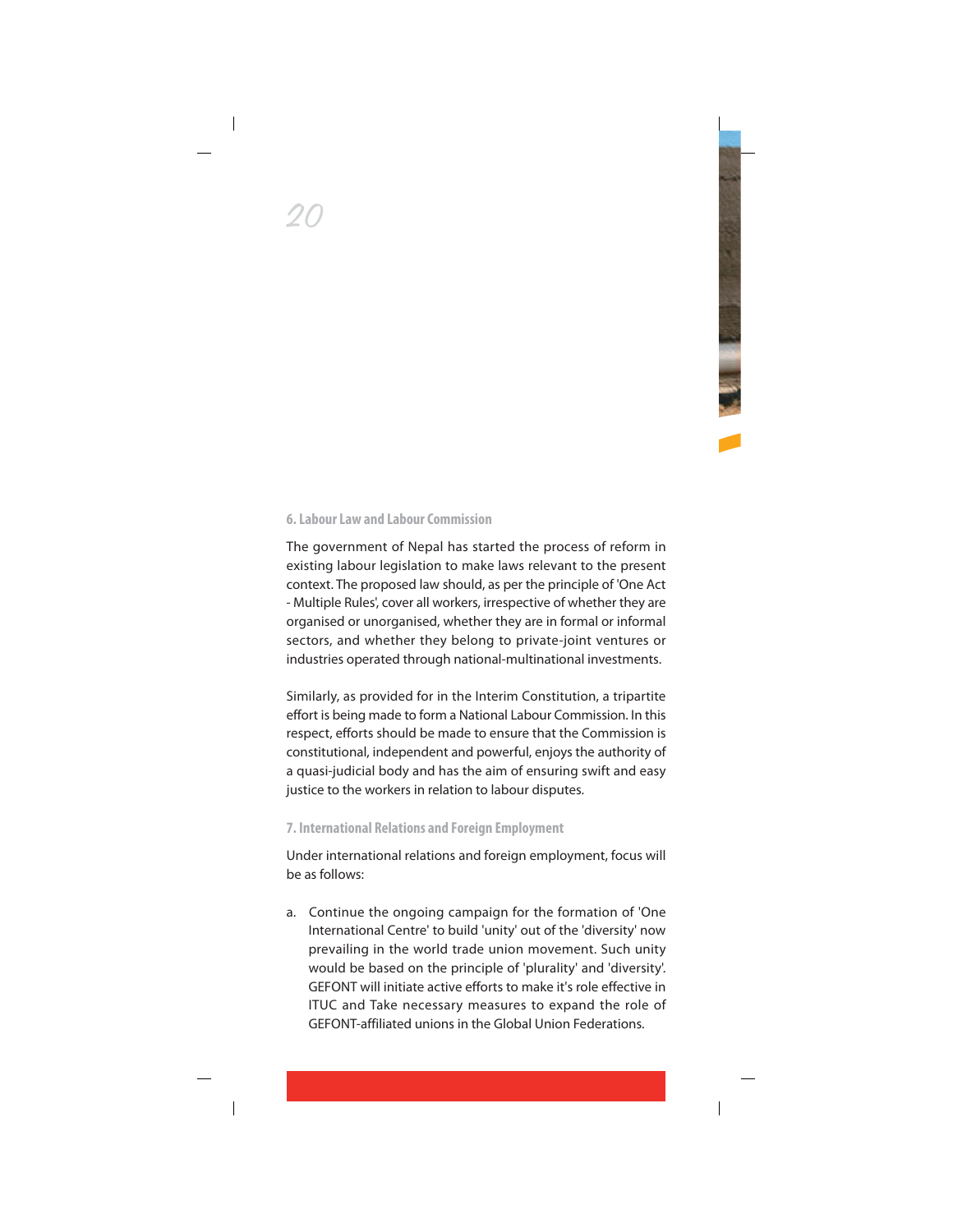

- b. The government of Nepal has entered into labour agreements with various countries with a view to increasing the scope of foreign employment. GEFONT will organise necessary campaigns, including awareness raising events, to ensure that labour migration for this purpose is safe and secure, and that all workers are paid and treated as stipulated in the agreement.
	- Efforts will be made to increase the role of diplomatic missions to promote the welfare of migrant Nepali workers
	- Formation of GEFONT support group to organise migrant Nepali workers
	- Expansion and establishment of bi-lateral relations with trade union centres in destination countries
	- Implementation of various awareness programmes targeted to migrant workers

#### 8. Youth Participation in Union Movement

Under the theme of 'youths in social service' the following activities will be conducted:

- Holding of a national youth labour conference
- Formation of youth committees in various structure of GEFONT
- Formation of youth committees in each level of affiliates
- Implementation of creative extra-curricular activities for mobilisation of youths who are in employment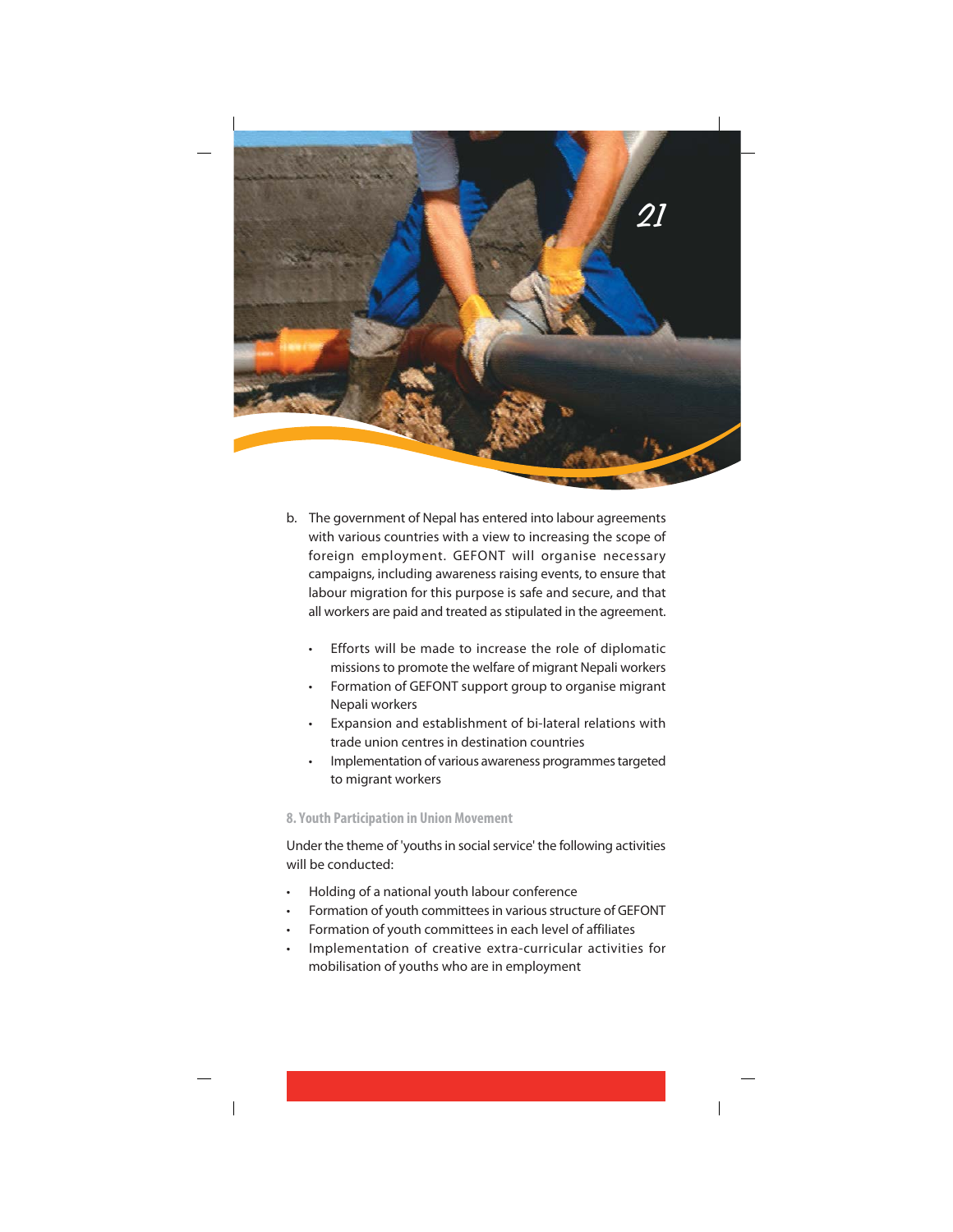#### 9. Research, Publication and Dissemination

The following will be focused under this theme.

- Undertake research on various issues of concerns of the workers. and publish their findings
- Regular publication of:
	- Shramik Khabar (Workers News)  $\Omega$
	- o Trade Union Rights
	- o Shramik Mahila (Women Workers)
	- **F-News Bulletin**  $\Omega$
	- Other publications those necessary for labour education  $\Omega$
- Use of web-site, audio-video and print media for dissemination  $\bullet$
- Regular interaction with news media
- Regular update of GEFONT's dissemination media  $\bullet$

#### 10. Economic Self-Reliance Programme

- Development and implementation of mechanisms to collect membership fees and thus to make the members' contribution effective
- Take active measures to generate sustainable incomes through the special committee on Investment Management and Promotion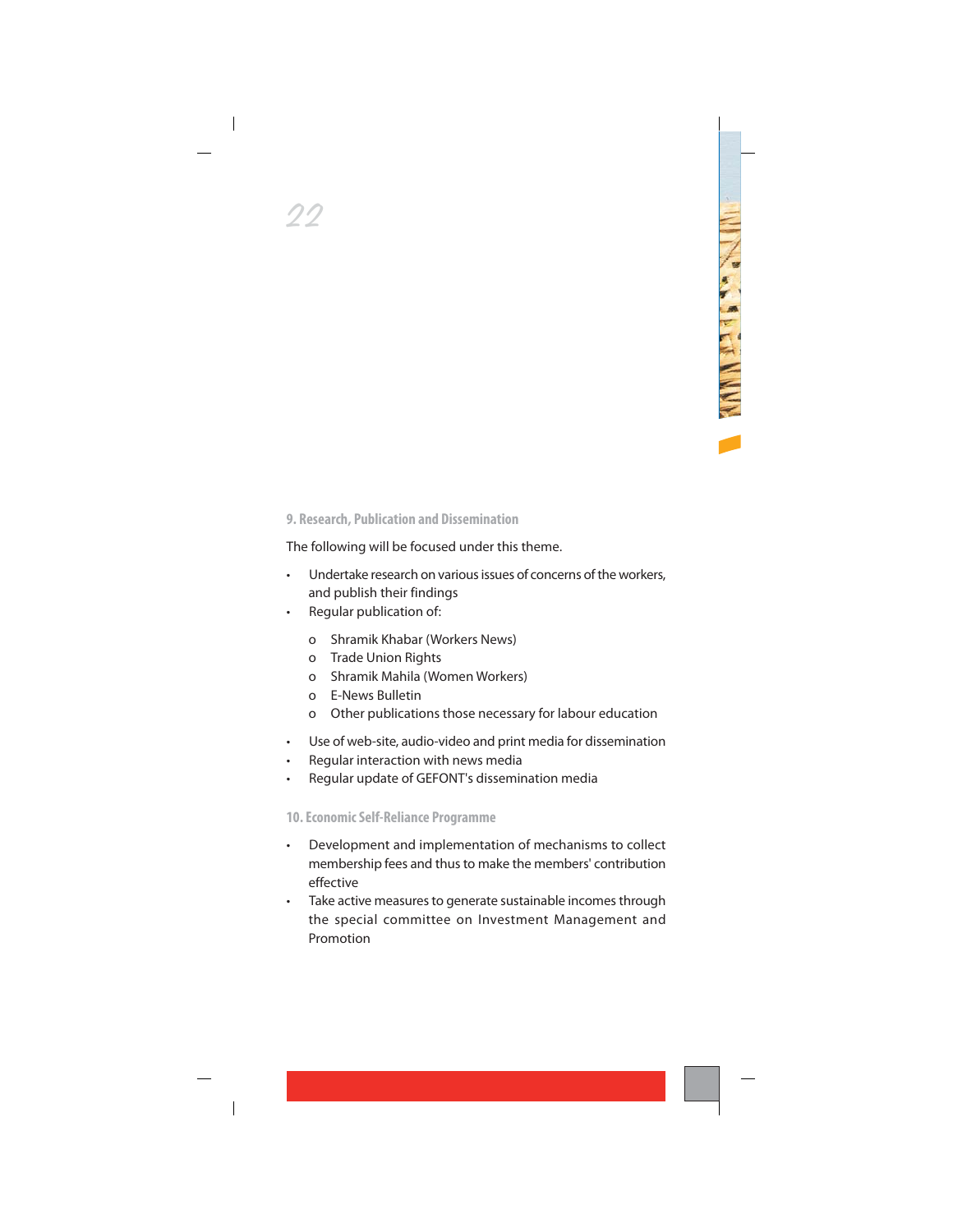



Gefont Logo



Gefont New Flag